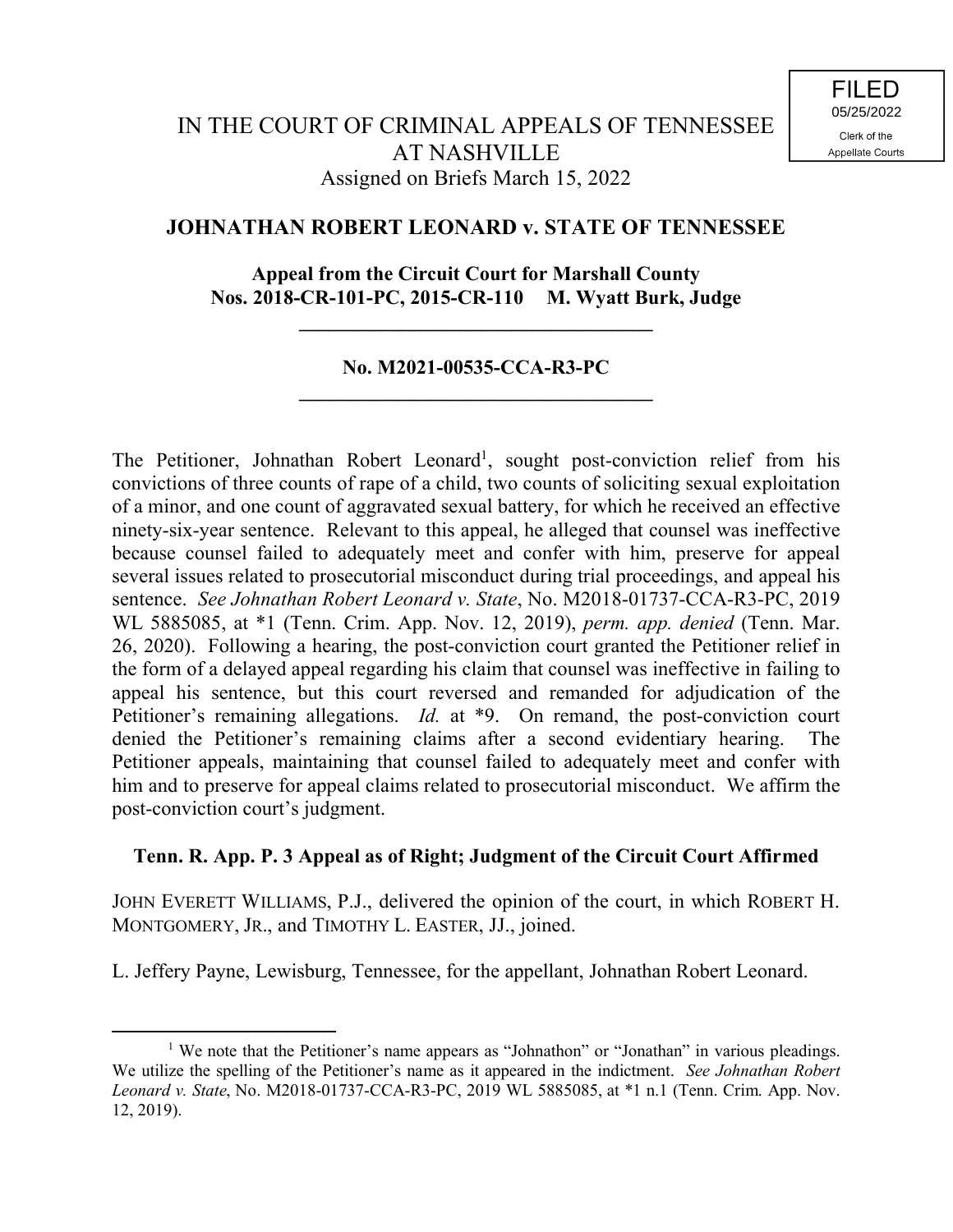Herbert H. Slatery III, Attorney General and Reporter; Hannah-Catherine Lackey, Assistant Attorney General; Robert J. Carter, District Attorney General; and William Bottoms, Assistant District Attorney General, for the appellee, State of Tennessee.

#### **OPINION**

## **FACTUAL AND PROCEDURAL HISTORY**

The evidence presented at trial established that the Petitioner sexually abused his girlfriend's two daughters, aged nine and seven, over a period of time. *State v. Johnathan Robert Leonard*, No. M2016-00269-CCA-R3-CD, 2017 WL 1455093, at \*1 (Tenn. Crim. App. Apr. 24, 2017), *perm. app. denied* (Tenn. Aug. 16, 2017). The trial evidence showed that

[f]rom August 2013 to March 2014, the victims and their mother lived with the [Petitioner], and the [Petitioner] cared for the victims after school and on weekends while their mother was at work. On March 2, 2014, the victims disclosed the [Petitioner's] sexual abuse to their mother. The following day, the victims' mother contacted the police, and the victims were interviewed by detectives and underwent forensic examinations. The [Petitioner] was arrested based on the disclosures made by the victims. Detectives interviewed the [Petitioner] after he waived his rights, and he denied the allegations of sexual abuse.

At trial, the seven-year-old victim testified to numerous instances of sexual abuse by the [Petitioner], stating that the [Petitioner] made her touch his penis, pulled down his pants and told her what to do with his penis on multiple occasions, put his penis in her mouth, touched her "bottom" and vagina with his penis, and put his penis "in [her] bottom" during which she felt pain. The nine-year-old victim testified that the [Petitioner] showed his "private parts" to her, made her move her hand "up and down" his penis on more than one occasion, touched her "butt" with his penis, and pushed his penis "[i]n [her] butt," which caused her pain. She recalled that the [Petitioner] put lotion in her hand and made her rub the lotion on his penis, that the [Petitioner's] penis "would go straight," and that "clear, white stuff would come out." She also saw the [Petitioner] put his penis into the other victim's mouth. Both victims testified that the [Petitioner] showed them pornographic movies.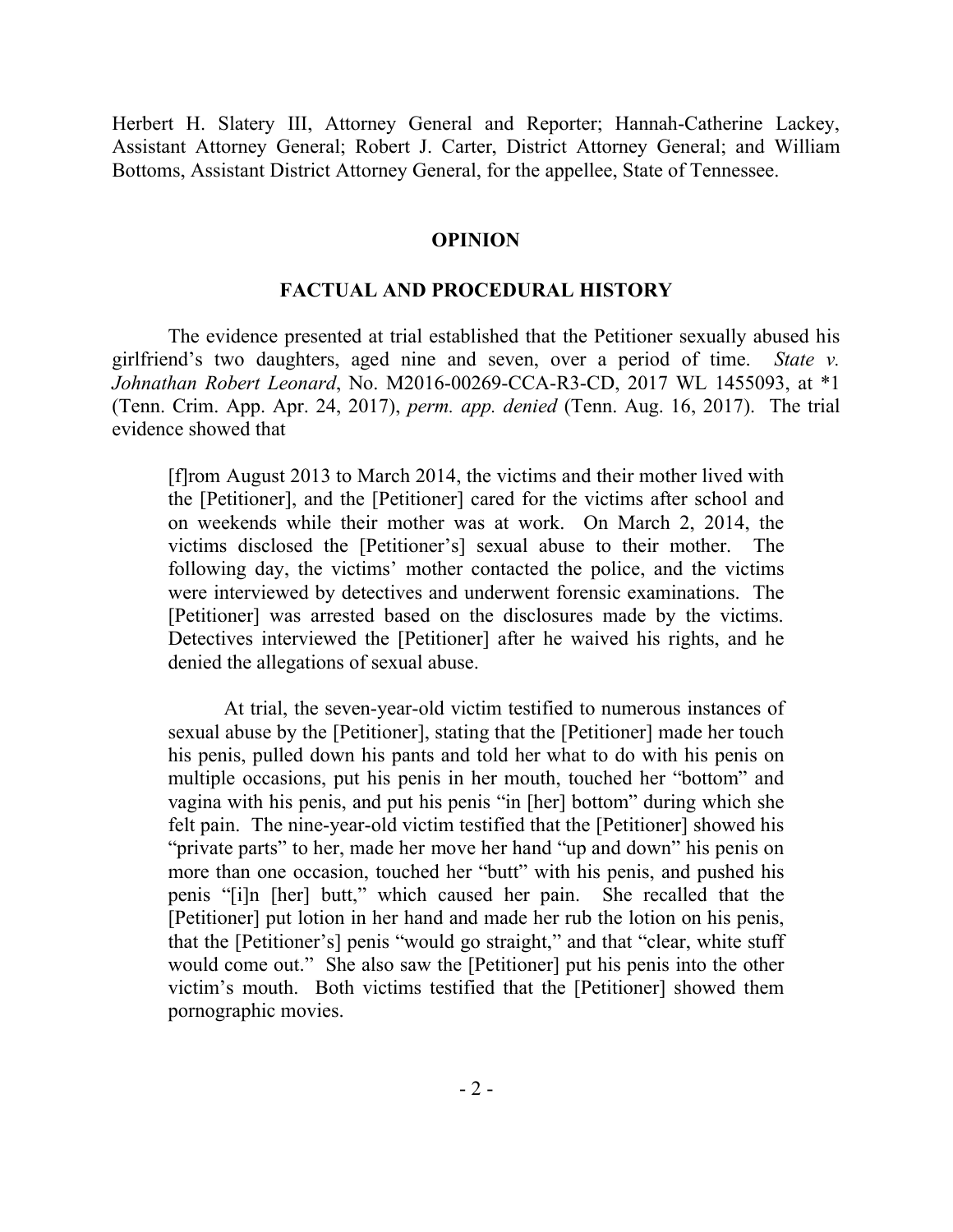The [Petitioner] testified at trial and denied sexually abusing the victims or showing them pornographic movies. He stated that on the morning in which the victims made the disclosures, he and their mother had an argument during which the [Petitioner] told the victims' mother that he was leaving her. The [Petitioner] said that he had told the victims' mother that he was leaving her on a prior occasion and that she had threatened to "put him in jail."

# *Johnathan Robert Leonard*, 2019 WL 5885085, at \*1 (citing *Johnathan Robert Leonard*, 2017 WL 1455093, at \*1-2).

The jury convicted the Petitioner of three counts of rape of a child, two counts of soliciting sexual exploitation of a minor, and one count of aggravated sexual battery. *Id.* (citing *Johnathan Robert Leonard*, 2017 WL 1455093, at \*2). The Petitioner was sentenced to thirty-two years for each conviction of rape of a child, ten years for aggravated sexual battery, and five years for each conviction of soliciting sexual exploitation of a minor. *Id.* The trial court ordered the Petitioner to serve his sentences for his convictions for rape of a child consecutively to each other but concurrently to his sentences for his other convictions, resulting in an effective sentence of ninety-six years. *Id.*

Among other issues not relevant to the present matter, the Petitioner claimed on direct appeal that the following sixteen comments made by the prosecutor during trial proceedings constituted reversible error:

1. [W]e're going to start this trial, and *we're going to have two little girls come in here and do the hardest thing they've ever done in their life*, I want to make sure that you know before we have to do that that you can be a fair and impartial jury. So take five seconds to look in your hearts, and if you can't, if you can't and you're not sure that you can be, raise up your hand if you can't be fair in this case today. (during voir dire)

2. *Now, how much bravery will it take, she's now eight, to come in here and tell you the things that happened to her as a six and seven year old girl, a little innocent girl* telling you about the horrible things that happened to her by her mom's boyfriend, a man she one time called dad? (during opening statement)

3. *These two little girls are probably going to feel like they're the ones on trial.* (during opening statement)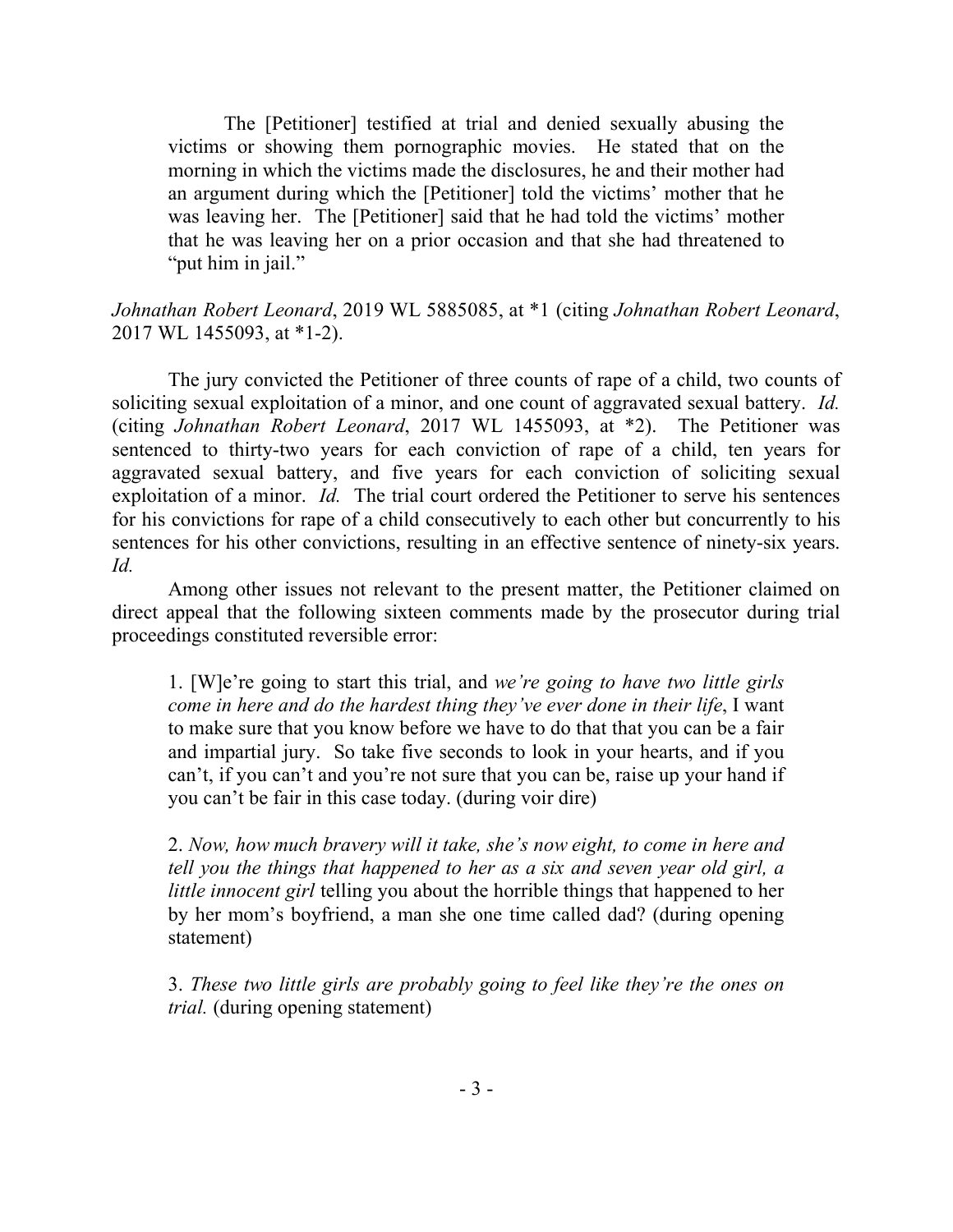4. *You knew before you walked in this courtroom today that he gave*— <sup>2</sup> (during cross-examination of a defense witness)

5. *You're being evasive.* (during cross-examination of the [Petitioner])

6. And from the opportunity that I've had sitting down there, *I've told others on this panel that I always try to watch the jurors, see what they're doing. And every time I've looked over at y'all, I've been totally satisfied with the attention that you've given this case.* (during closing argument)

7. *We spent a lot of time yesterday, some time the day before, attempting to try a case against [the victims' mother].* I don't know, and for the purposes of this trial, I don't care about [the victims' mother]. I don't care whether she is a good mother or a bad mother, for purposes of this trial. *[The victims' mother] is not on trial.*

....

 $\overline{a}$ 

*Now, there is an old adage that goes around the courthouses of Tennessee. An adage goes something like this: If you are a defendant, and you look at the situation and the facts are against you, then you try to distract the jury away from the facts. So talk about the law. If you're a defendant, and the law is against you, then talk about the facts. If you are a defendant and the facts and the law are against you, then you talk about anything else, but get the jury looking the other way.* Don't be distracted. Look at the facts and look at the law in this case. (during closing argument)

8. *And then in the afternoon*, *she goes to get the children and brings them in to the police department.* And counsel asked, "Well"—well asked the children, "Did your mother talk to you in the car?" "Well, yeah." Well, we know generally where the relative lived is between the courthouse and [the apartment complex], just a few minutes drive. *Common sense, a 6 and 7 year old child, children, being educated that way over that short period of time, enough to say that, "His penis, when I saw it, was curvy."* We all know what she meant. *And then it was straight.* We all know what she meant. *And "White stuff came out of the end of it."* We all know what she meant. *"And he put it in my mouth. He put my hand on it."* (during closing argument)

<sup>2</sup> This comment was cut off by an objection from defense counsel. *See Johnathan Robert Leonard*, 2017 WL 1455093, at \*4 n.6.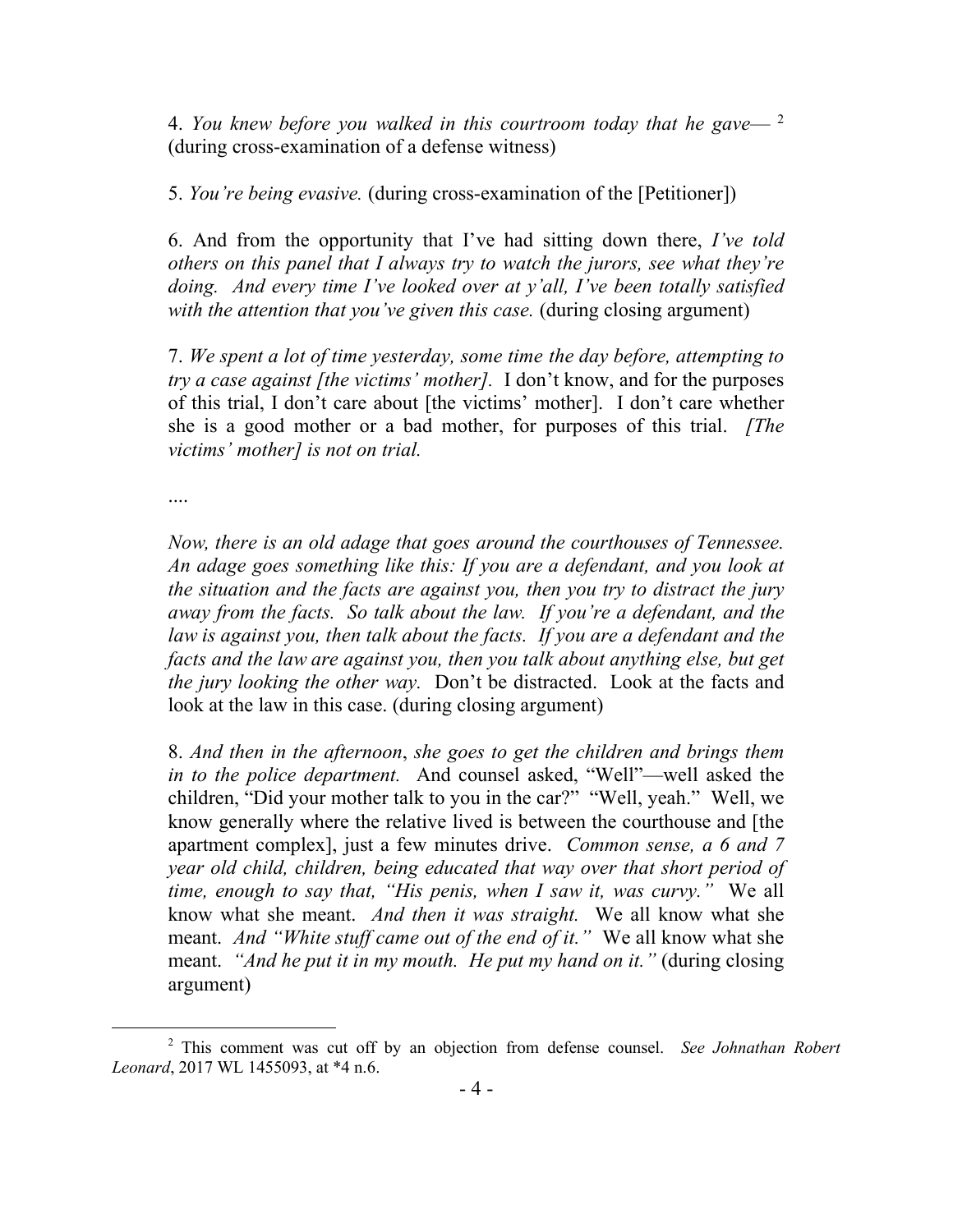9. [*S*]*ometimes in a case like this, my job is to help children.* (during closing argument)

10. But there [were] *two things, that even somebody as hard-nosed as I am, that happened in the trial that bothered me, [c]an't help it. When [the seven-year-old victim] said, "[I]t went in my mouth," that tore me up. That tore me up.*

....

*One of the other things that tore me up in this trial is two simple words, "It hurt.*" When they were talking about penetration, "It hurt." (during closing argument)

11. *I told you there were two things that really bothered me.* It wasn't with [the seven-year-old victim], the second thing. It was with [the nine-yearold victim]. *And I am going to admit something to you. This was done in the courtroom because I grabbed [General Wright] and told him—and I didn't know what the child would do, have her demonstrate. It tore me up. It was my fault.* But you folks needed to see. (during closing argument)

12. *And again, how much time did they have?* General Barnard focused on this. Did they have enough time to come up with grand scheme or grand story in a short drive, from somewhere in Lewisburg to the Lewisburg Police Department? (during rebuttal closing argument)

13. *But he's wanting it to go both ways. He's wanting to use a doubleedged sword there, because he actually attacked [the nine-year-old victim] about some testimony from her in court on May 23rd 2014. So, you know, but they don't tell about any of these details until a year and a half later when he wants to use her previous testimony against her when it's convenient.* (during rebuttal closing argument)

14. [Defense counsel] said the words, "I'm not suggesting therapists or prosecutors were persuading the kids." Okay. If you're not doing that, why mention it about five to ten times? I think he did it, maybe it's an insinuation. Maybe that's the way he would like to characterize it. He did it to the girls when they were on the stand. "Oh, did you get the toys from [General Wright]? Did you get the toys from [General Wright], when you talked to him about it? Did [General Wright] tell you what to say, did Mom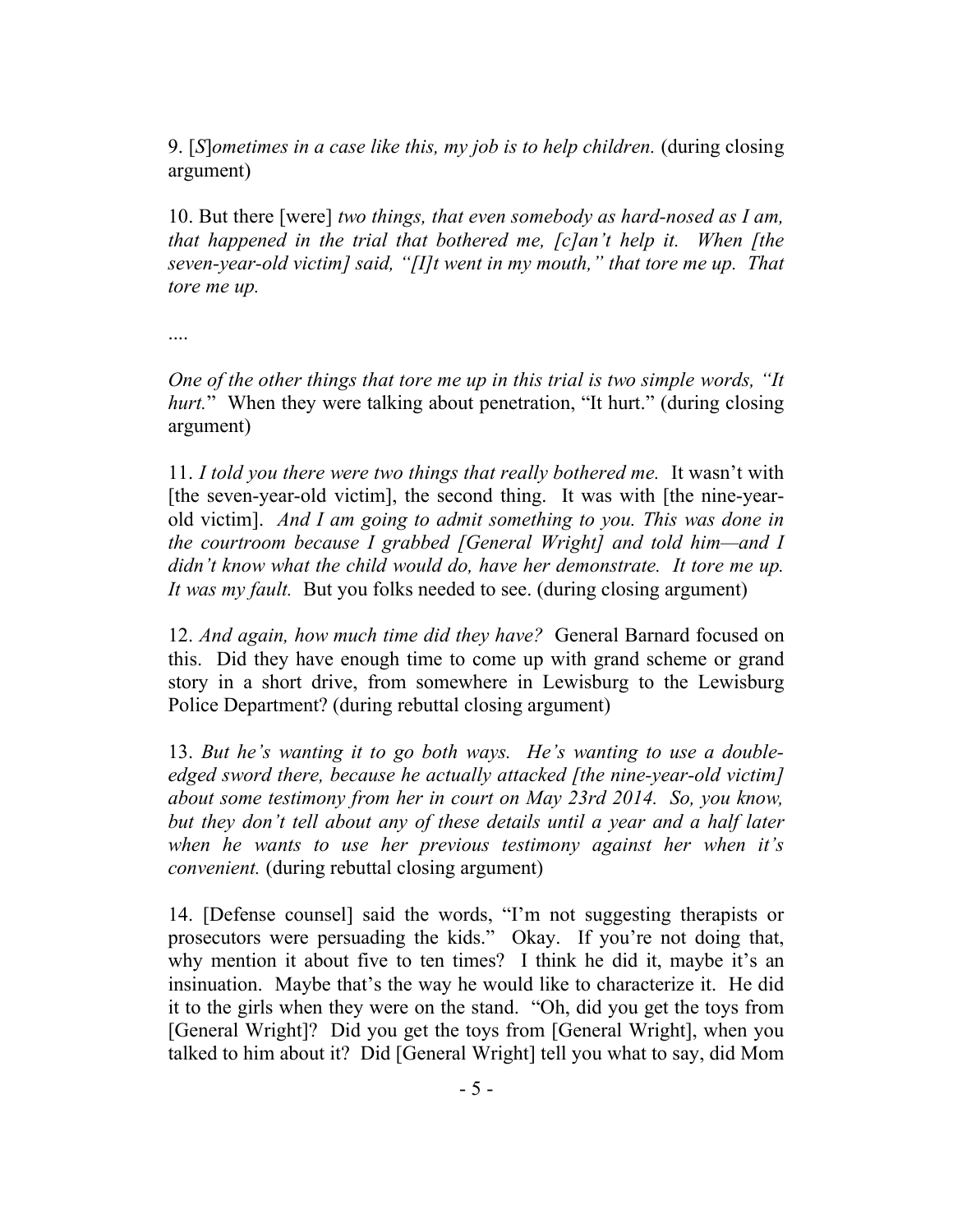tell you what to say?" *He's not going to say that the prosecutor's trying to persuade them.* Maybe it's an insinuation, maybe I'm over-thinking it.

....

*And I did, I did take offense to this.* I think I'm going to have to elaborate a little bit. He said he called a cast of characters. (during rebuttal closing argument)

15. *[The seven-year-old victim] and the bear. I don't know what to say. I don't know what to say about that. If the case crumbles because of that, then y'all put more stock in it th[a]n I would think necessary.* But that's just for y'all to decide. I think you can use your common sense here. (during rebuttal closing argument)

16. *Alicia Lipscomb [a defense witness]. I've run into Alicia before—* (during closing argument)

*See Johnathan Robert Leonard*, 2017 WL 1455093, at \*4-5 (emphasis in original to mark the phrases the Petitioner contended were objectionable) (footnote omitted).

The Petitioner argued on appeal that the above comments violated his right to due process and amounted to prosecutorial misconduct. *Id.* at \*5. We reviewed comment 16 under plenary review and concluded that although the comment was improper because it related to facts outside the record that were not common public knowledge, the comment was not so egregious as to constitute reversible error. *Id.* at \*6. However, we determined that the Petitioner waived plenary review of comments 1, 2, and 6-15 by failing to make contemporaneous objections at trial. *Id.* We also determined that the Petitioner waived plenary review of comments 3-5 for prosecutorial misconduct because he did not challenge them as prosecutorial misconduct in the motion for new trial. *Id.*

We reviewed the remaining fifteen claims for plain error and determined that comment 1 was not improper because it was made in the context of identifying juror bias during voir dire. *Id.* at \*7. We also determined that the Petitioner failed to show he did not waive the issue for tactical reasons because he stood to gain from that line of questioning. *Id.* Comments 2 and 3 were "'generic and commonplace observations by the prosecutor that it will likely be difficult for young children to testify in a case involving child rape'" and thus did not constitute error "'of such a great magnitude that it probably changed the outcome of the trial.'" *Id.* at \*8 (quoting *State v. Smith*, 24 S.W.3d 274, 283 (Tenn. 2000)). Comment 4 related to the prosecutor's volume when speaking, and upon the Petitioner's objection, the trial court instructed the prosecutor to lower his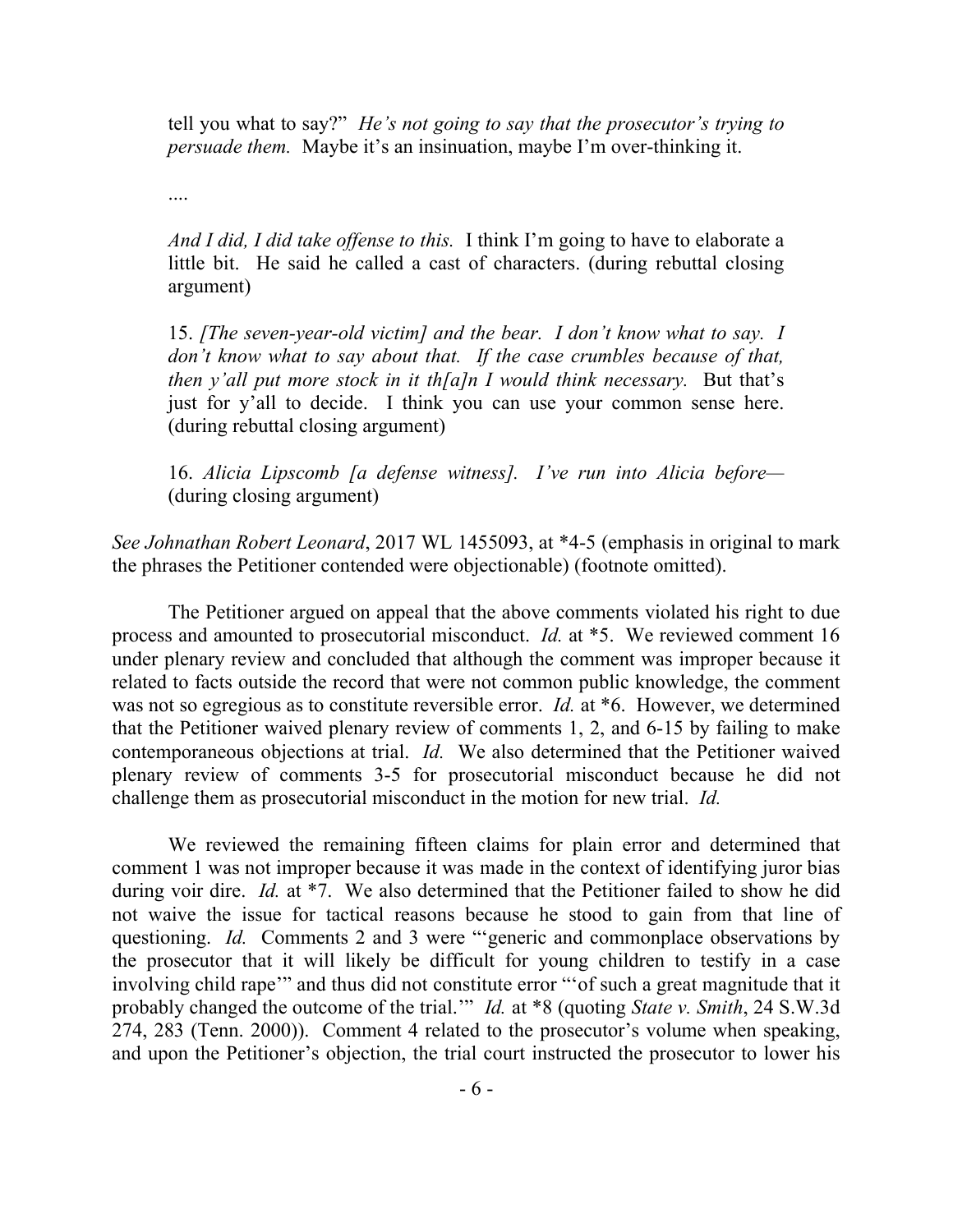voice. *Id.* Comment 5 related to the Petitioner himself, and upon objection, the prosecutor withdrew the comment and the trial court instructed the jury to disregard the remark. *Id.* We determined that comments 4 and 5 were subject to "sufficient curative" measures" and that no substantial right of the Petitioner was affected. *Id.*

We determined the comments made by the prosecutor during closing and rebuttal closing argument that were challenged by the Petitioner did not rise to the level of plain error and specifically concluded that comments 6, 8, and 12 were not improper. *Id.* Regarding comment 6, we concluded that the Petitioner failed to show the comment was improper and conceded in his appellate brief that the comment alone "'would not have been prejudicial." *Id.* Comments 8 and 12 were made by the prosecutor in response to the Petitioner's statements that the victims' mother concocted the abuse allegations to put him in jail. *Id.* We concluded comments 8 and 12 were "fair comments based on reasonable inferences from the proof" and thus were not improper. *Id.* We also determined that the defense's closing argument cured any confusion from the prosecutor's argument to the extent the prosecutor's argument relied on facts outside of the record. *Id.* Comment 7 "reflected unfavorably on the trial tactics employed by the defense" and comments 10 and 11 "could be seen as the prosecutor expressing a personal belief in the truth of the evidence." *Id.* However, we concluded that comments 7, 10, and 11 "were not so improper that they affected the jury's verdict." *Id.* Therefore, we determined that the Petitioner failed to establish plain error and affirmed the Petitioner's convictions. *Id.* at \*14. The Tennessee Supreme Court denied his application for permission to appeal.

The Petitioner filed a petition for post-conviction relief claiming that he received ineffective assistance of counsel at trial and on appeal. *Johnathan Robert Leonard*, 2019 WL 5885085, at  $*2$ . Among other claims not relevant in the present appeal, the Petitioner alleged that counsel failed to adequately meet and confer with him, preserve claims of prosecutorial misconduct for appeal, resulting in the waiver of those claims, and challenge his sentence on appeal. *Id.*

An initial post-conviction hearing was held in July 2018, in which the Petitioner testified that he was arrested in 2014 for the underlying offenses and that another attorney represented him in general sessions court. However, the Petitioner's family retained counsel who represented him beginning in circuit court and through his direct appeal. According to the Petitioner, counsel visited him twice while he was in custody. The Petitioner testified that the first visit lasted approximately ten minutes, during which counsel introduced himself to the Petitioner and asked the Petitioner to sign some documents. The second visit lasted approximately fifteen minutes during which they discussed the Petitioner's case "a little bit." The Petitioner stated that he provided the names of witnesses to counsel. At some point, the Petitioner was released on bond and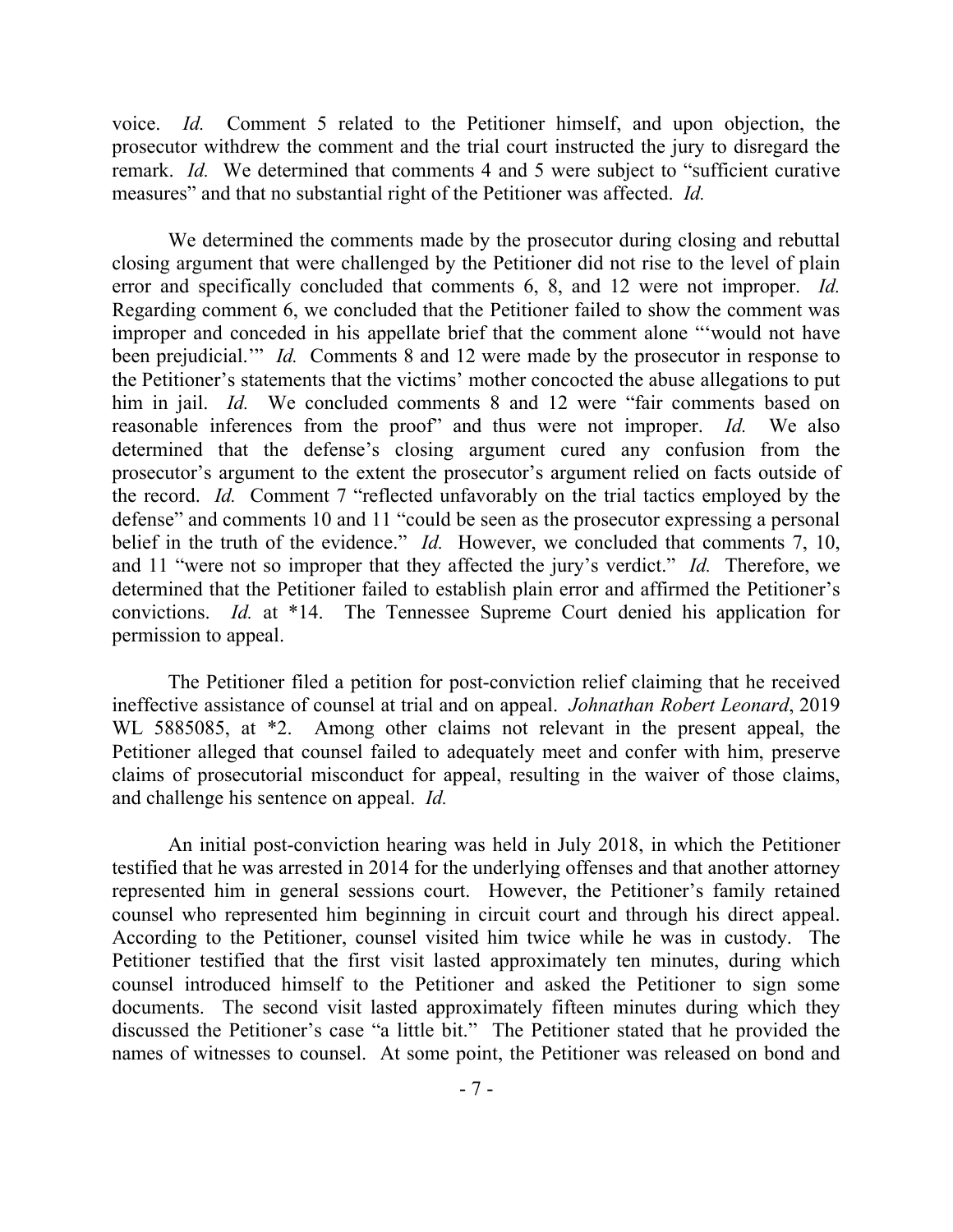called counsel over the telephone to inform him that he had been released. The Petitioner testified that counsel met with the Petitioner twice after he bonded out, once at the Petitioner's home and once at counsel's office. Counsel spent approximately twenty-five minutes at the Petitioner's home, during which time they discussed his case "a little bit." The next meeting took place at counsel's office closer to the time of trial and lasted approximately thirty minutes. The Petitioner recalled that they met at counsel's office "[t]o go over a couple of questions that [he] may be asked and to let [him] know what [he] should wear." The Petitioner also agreed he had approximately two court dates prior to trial during which he met with counsel. On cross-examination, the Petitioner agreed counsel never refused to answer his questions.

The Petitioner agreed that he had an opportunity to review discovery with counsel. However, he later stated that he did not have an opportunity to review discovery with counsel but that he received discovery through the mail. He stated that he was not comfortable with how his case was proceeding because he "didn't really understand what was going on." The Petitioner stated that although he and counsel discussed the trial strategy and the Petitioner understood the theory of the case counsel was going to pursue at trial, the Petitioner was not confident about his case and felt that more time with counsel would have helped him. On cross-examination, the Petitioner conceded that there were other reasons he was uncomfortable during the proceedings and that it was not the sole fault of counsel he was uncomfortable. He agreed that there were not any witnesses whom counsel failed to call at trial. When asked how meeting with counsel would have affected his case, the Petitioner responded, "I'm not sure." He then stated that he would have felt more prepared for trial in that he would have "maybe at least understood what was going on." The Petitioner met with counsel again after his trial but before his sentencing hearing.

The Petitioner stated that he did not meet with counsel to discuss the issues that would be presented on appeal. According to the Petitioner, he received a letter from counsel regarding his case after his direct appeal had been denied. The letter, dated September 13, 2017, and entered as an exhibit to the hearing stated in relevant part that the Petitioner had the right to file a petition for post-conviction relief and, "**If you were to allege that I was ineffective for failing to include in your motion for new trial objections made at trial but not included in the motion I would testify that in my opinion I did provide ineffective assistance for that failure.**" (emphasis in original). On cross-examination, the Petitioner stated that he could only recall counsel making one objection during the trial.

Counsel testified that he represented the Petitioner through his trial and on appeal. He stated that he had represented clients in hundreds of jury trials before the Petitioner's case and that sixty to seventy percent of his cases involve sexual offenses. According to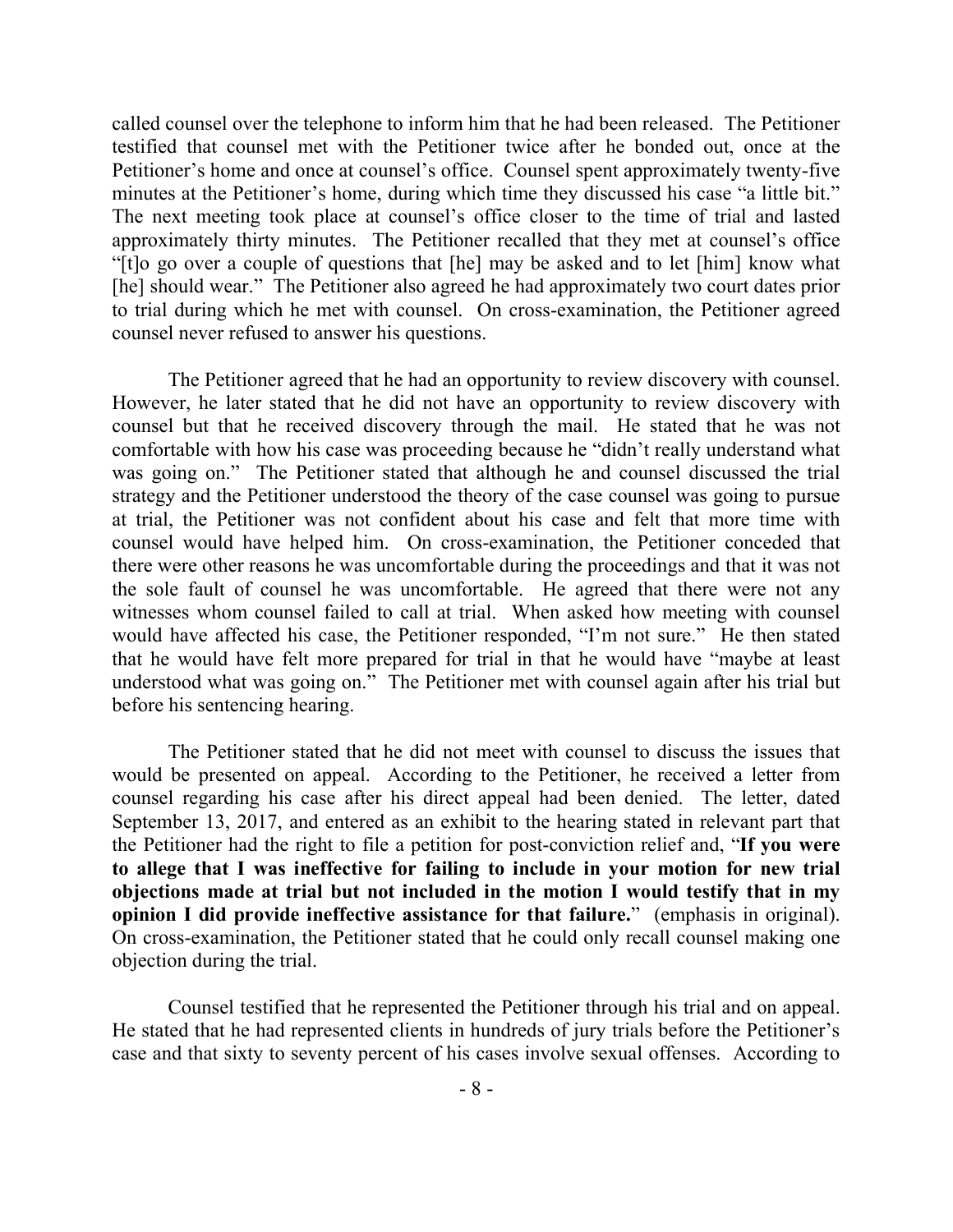counsel, he met with the Petitioner in person at least five times but felt "there were probably at least several more" meetings. He stated that he had an "open phone policy" with his clients, pursuant to which he would return telephone calls or text messages within twenty-four hours. He believed he had "several, if not many, conversations with [the Petitioner] over the telephone" but he did not recall how many of those conversations consisted of substantive conversations about his case. He agreed that he met with the Petitioner a sufficient length of time to develop a theory for the case and a trial strategy.

Counsel stated that he did not raise grounds for relief on direct appeal challenging the Petitioner's sentence or the sufficiency of the evidence because he "did not feel that they were viable issues" and that "neither one had really a snowball's chance of success." On cross-examination, he elaborated that he often avoids making arguments that lack viability because the "viable issues kind of get lost and maybe paid less attention to and it is a better practice to focus on . . . your viable issues." He believed he presented the viable issues from the Petitioner's case on appeal.

Regarding the letter he sent to the Petitioner, counsel testified that he believed he was ineffective for failing to preserve objections by omitting them from the motion for new trial. He stated that there were "a few objections" he should have made but failed to make. However, he believed the "bulk of the failure was . . . due to the failure to include them in the motion for new trial." He stated that he did not raise the objections in the motion for new trial because he had forgotten about them in preparing the motion for new trial but remembered them on appeal when he had used the trial transcript to prepare for the appeal. He stated that he argued plain error for the objections he failed to preserve in the motion for new trial. On cross-examination, he did not recall whether the reviewing court reviewed the claims for plain error, but he believed "[they] would have had a better chance and different outcome if [he] had raised his objections timely."

Following a hearing, the post-conviction court granted the petition on the basis that counsel was ineffective by failing to appeal the Petitioner's sentence, and the postconviction court granted him a delayed appeal. *Johnathan Robert Leonard*, 2019 WL 5885085, at \*2. The Petitioner filed the delayed appeal challenging his sentence. *Id.* at \*4. This court reversed the post-conviction court's decision because we concluded the Petitioner failed to establish that counsel was ineffective and that the post-conviction court erred in granting the Petitioner a delayed appeal. *Id.* at \*9. However, because the post-conviction court failed to stay the proceedings and declined to rule on the Petitioner's remaining allegations of ineffective assistance of counsel, we remanded the case for further proceedings regarding the remaining allegations that went unaddressed. *Id.*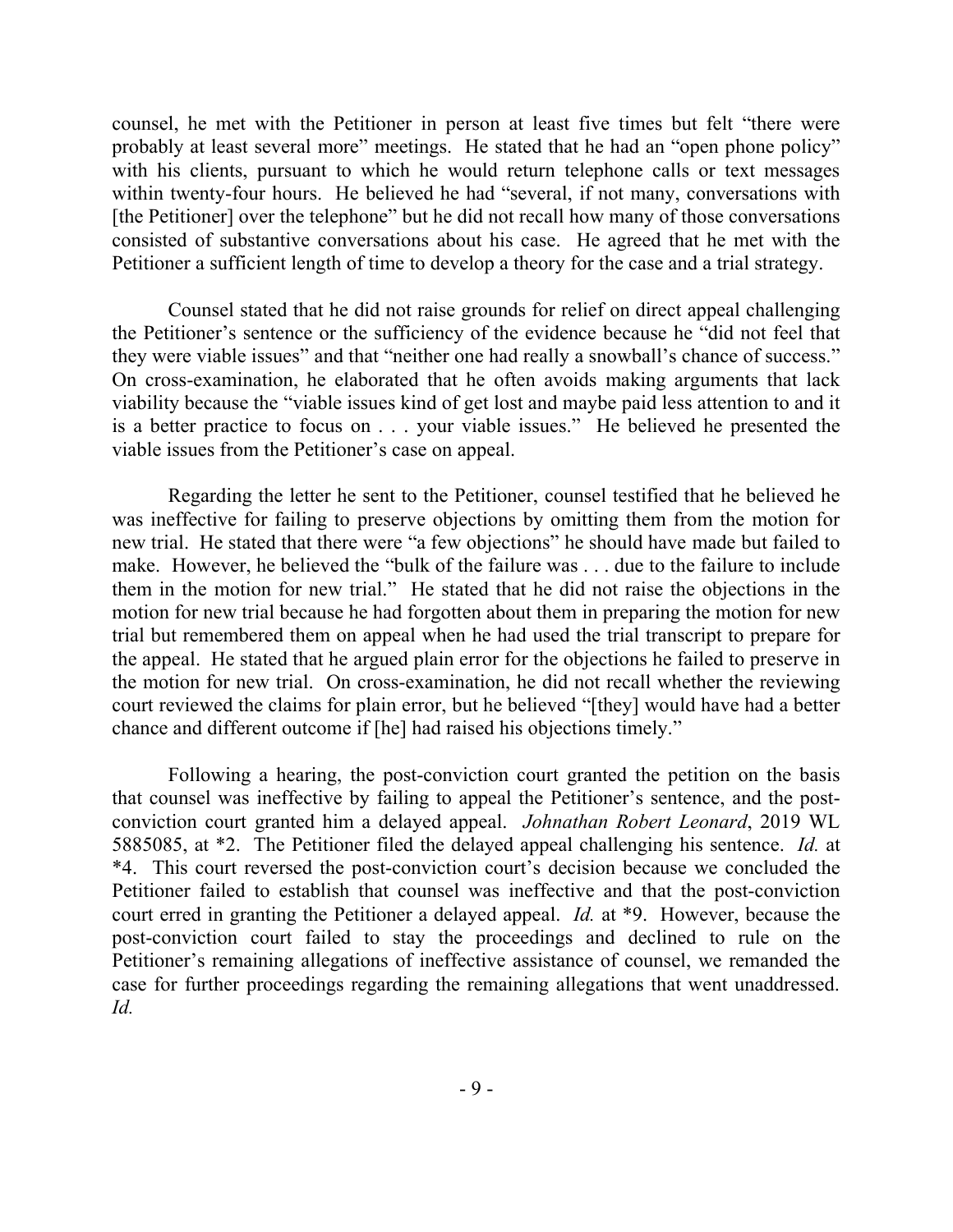On remand, the post-conviction court held a second evidentiary hearing to review the remaining allegations because the judge who presided over the first post-conviction hearing had retired. The Petitioner's testimony regarding the number of meetings with counsel was consistent with his testimony at the initial post-conviction hearing. The Petitioner also testified that during a meeting while he was incarcerated, counsel visited for approximately ten or fifteen minutes in which they talked about his case "[f]airly but not in depth." He stated that the meeting at counsel's office "didn't really last very long" but was related to preparing for trial which "was mainly what [he] was to wear and stuff like that." The Petitioner stated that at the meeting at the Petitioner's home, they "talked a little bit about the case but not necessarily . . . in depth on what was going to happen or anything." He recalled counsel asking if he wanted to testify, to which the Petitioner responded, "if I needed to and it was in my best interest." The Petitioner maintained that counsel did not review what his testimony would have been or practice testifying with him.

The Petitioner estimated that he met with counsel approximately four times in total but said he did not understand the trial strategy or defense theory. The Petitioner elaborated that he knew counsel's theory was that the victims' mother was vindictive and had a motive to accuse him of the crimes. He stated that he informed counsel about witnesses who observed the victims' mother's "outburst and everything." He stated that the defense could have developed more details about the victims' mother, including that there was a prior situation in which she called the police, had him arrested, and then recanted her accusation. He stated that he and counsel could not have discussed those details in the time they met.

The Petitioner recalled also meeting with counsel at approximately two or three court dates before trial, but he stated that they only discussed what happened in court on the respective dates. The Petitioner believed that if counsel had met with him more, the Petitioner would have been more comfortable and would have had a better understanding of the proceedings. He believed that more meeting time with counsel would have given the defense a better opportunity to prepare and "potentially [obtain] a different outcome." He also believed that more interactions with counsel could have resulted in "a witness" being called at trial who observed the victim's mother's "outbursts . . . which pretty much provoked the whole argument [they] had on [the day she reported the Petitioner to police.]" On cross-examination, the Petitioner denied providing the names of witnesses to counsel and said that counsel obtained that information from his mother and sister. The Petitioner recalled counsel previously testifying that counsel's clients have "an open [tele]phone line" to counsel, but the Petitioner agreed he never called counsel to discuss his case other than to let counsel know he had posted bond. He said that he was provided discovery but that it was "partial" in the sense that "[a] lot of things that [were] listed in there, [he] wasn't given."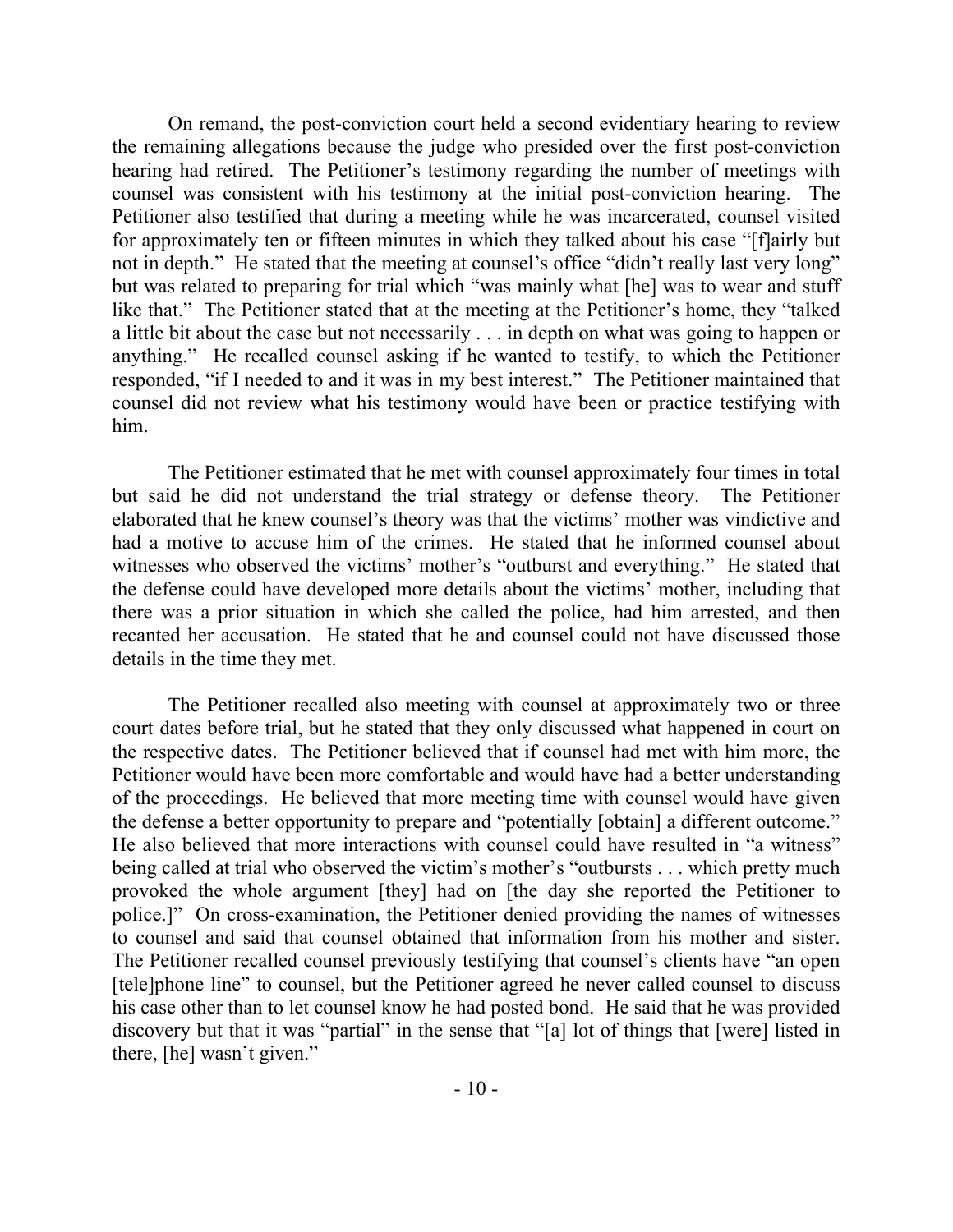The Petitioner did not understand why counsel failed to object to certain statements made by the prosecutor. On cross-examination, he agreed that counsel challenged some instances of prosecutorial misconduct in the motion for new trial. The Petitioner stated that one of his "biggest complaints" was that counsel stopped objecting at trial. He stated that he never met with counsel after trial to discuss the motion for new trial and that the Petitioner would have expressed his concern about the prosecutor's comments if they had met. He stated that he never met with counsel prior to the appeal being filed, and counsel sent the Petitioner "a copy of it."

Counsel characterized the Petitioner's recollection of the number of meetings they had as "fairly accurate" but believed there might have been a few more meetings the Petitioner failed to recall. He stated that the defense strategy was to attack the victims' mother's credibility and highlight her motives to fabricate the allegations she made.

Counsel stated that the trial was "a knock-down, drag-out" that was "hard fought on both sides." He recalled feeling like "we left nothing on the table other than what we missed with the objections in the [motion for] new trial." He stated that he made a strategic decision to limit objections during the trial in an effort to avoid alienating the jury by being overruled too much because the trial judge did not "hide his displeasure if he felt an objection was not worthy." Counsel said that he was "probably surprised" by some of the comments made by the prosecutor in the Petitioner's trial. He agreed that failing to object to some of the statements would affect the Petitioner's ability to appeal but decided to focus on winning the trial because "the odds of getting reversed are minimal." Counsel stated that he relied on his memory and notes to prepare the motion. After the motion for new trial was filed, he found additional instances of prosecutorial misconduct or objections made that he included as claims on appeal. He confirmed that the letter received by the Petitioner appeared to be the letter he sent. He stated that he bolded part of the letter "because it was an error in the case and it needed to be addressed and considered." He stated that the bolded text referred to objections made at trial but not raised as issues in the motion for new trial. He could not recall the exact objections but stated that they primarily related to prosecutorial misconduct. He agreed that he did not object at trial to certain statements for strategic reasons but conceded that there was no strategic reason for not raising issues relating to the objections he did make in the motion for new trial. He believed the improper comments would be considered harmless by a reviewing court.

The post-conviction court found that counsel adequately met and conferred with the Petitioner because they met multiple times during the representation, during which they discussed discovery, developed a defense theory centered on showing the victims' mother was being vindictive against him by falsely accusing him of the crimes, and identifying witnesses that would be called on the Petitioner's behalf at trial to support the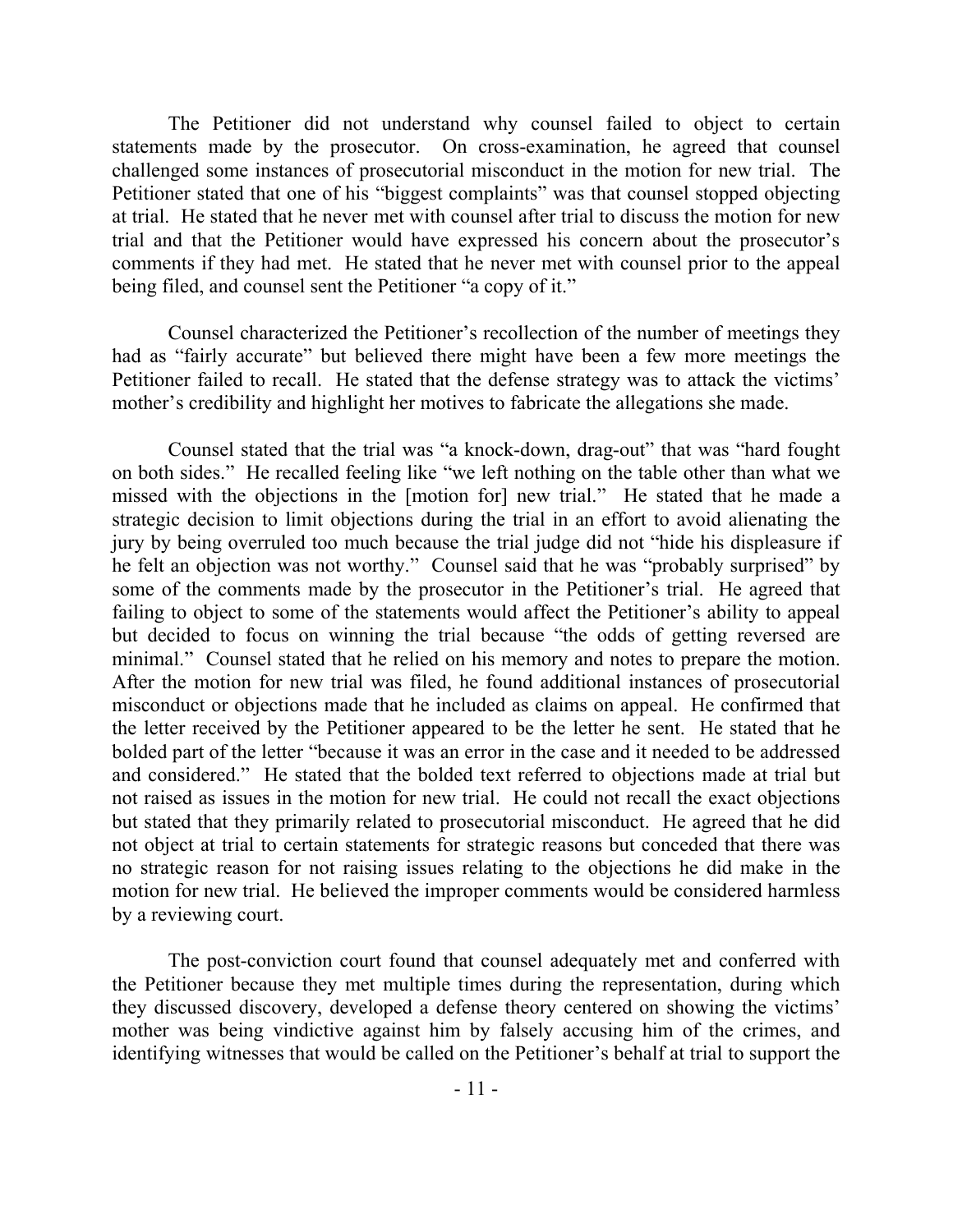defense's theory. The court noted that the Petitioner testified he met with counsel several times, including twice while in custody, twice once released from custody, and "spoke up to five additional times when the [Petitioner] had court appearances." The court also noted that the Petitioner identified one meeting at counsel's office during which they prepared for trial. The court credited counsel's testimony that he believed "a 'few more meetings' may have occurred." The court also observed that the Petitioner admitted he knew he could call counsel about his case but failed to call him to discuss the case. The court noted that the trial evidence against the Petitioner consisted of lay witness testimony from the victims and the victims' mother rather than expert witness testimony regarding physical evidence and found that counsel's time spent preparing for trial with the Petitioner was sufficient in light of the evidence presented at trial. The court found that the Petitioner failed to identify any questions left unanswered from counsel's representation. The court found that the Petitioner failed to establish prejudice because he presented no evidence showing how the outcome would have been different had counsel met with him more. The court also found that the Petitioner failed to show prejudice related to his ability to call witnesses at trial because he failed to call any of the witnesses at the post-conviction hearing.

Regarding the Petitioner's claim that counsel failed to preserve claims of prosecutorial misconduct, the court found that the objectionable statements referenced in the post-conviction petition were the sixteen comments raised as claims on direct appeal. The court observed that fifteen of the sixteen comments were reviewed for plain error because they had not been properly preserved for appeal and that only one was subjected to plenary review. The court credited counsel's testimony that he stopped objecting to certain comments to preserve credibility with the jury, and it found counsel's decision to be a reasonable trial strategy. Although the court noted that counsel did not preserve the fifteen claims for plenary review, the court found that the Petitioner failed to show that any of the comments were improper or "would have or could have swayed the jury." The court found that a reviewing court would have concluded that the comments were harmless, and the post-conviction court found that the Petitioner, therefore, failed to show a reasonable probability that he would have been granted relief under plenary review. The post-conviction court denied the Petitioner's petition, and the Petitioner appeals.

## **ANALYSIS**

The Petitioner contends that counsel was ineffective because he failed to adequately meet and confer and failed to preserve claims of prosecutorial misconduct. The State responds that the Petitioner failed to show counsel was ineffective. We agree with the State.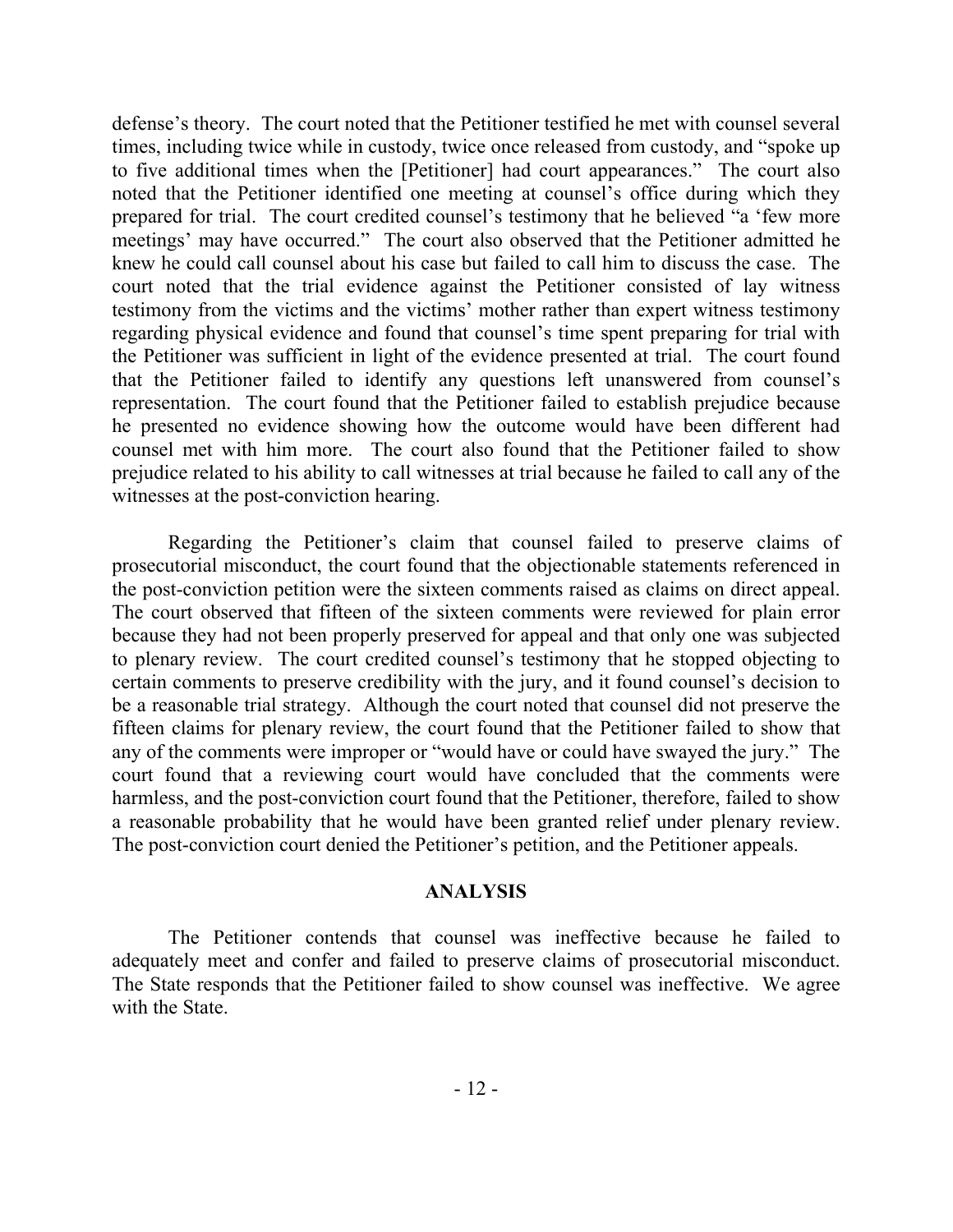A petitioner may request post-conviction relief by asserting grounds alleging that his conviction or sentence is void or voidable because it abridged his constitutional rights provided by the Tennessee or the United States Constitutions. T.C.A. § 40-30-103. To obtain post-conviction relief, a petitioner must prove the allegations of fact made in the petition by clear and convincing evidence. T.C.A. § 40-30-110(f). On appeal, the postconviction court's findings of fact are conclusive unless the evidence preponderates against them. *Ward v. State*, 315 S.W.3d 461, 465 (Tenn. 2010). "[Q]uestions concerning the credibility of witnesses, the weight and value to be given their testimony, and the factual issues raised by the evidence are to be resolved by the trial judge." *Fields v. State*, 40 S.W.3d 450, 456 (Tenn. 2001) (citing *Henley v. State*, 960 S.W.2d 572, 579 (Tenn. 1997)). Additionally, appellate courts may not "substitute their own inferences for those drawn by the trial court." *Id.* (citing *Henley*, 960 S.W.2d at 579). This court reviews "a post-conviction court's conclusions of law, decisions involving mixed questions of law and fact, and its application of law to its factual findings de novo without a presumption of correctness." *Whitehead v. State*, 402 S.W.3d 615, 621 (Tenn. 2013) (citations omitted).

A criminal defendant has a right to the assistance of counsel under the Sixth Amendment to the United States Constitution and article I, section 9 of the Tennessee Constitution. *State v. Burns*, 6 S.W.3d 453, 461 (Tenn. 1999). The right to assistance of counsel inherently guarantees that counsel's assistance is "effective." *Strickland v. Washington*, 466 U.S. 668, 685-86 (1984); *Dellinger v. State*, 279 S.W.3d 282, 293-94 (Tenn. 2009). To prove that counsel was ineffective, a petitioner must show that (1) counsel performed deficiently and (2) such deficient performance prejudiced the defense. *Strickland*, 466 U.S. at 687-88.

To establish deficient performance, a petitioner must show that "counsel's representation fell below an objective standard of reasonableness." *Id.* at 688. This standard requires a petitioner to demonstrate that the "services rendered or the advice given" were "'below the range of competence demanded of attorneys in criminal cases.'" *Grindstaff v. State*, 297 S.W.3d 208, 216 (Tenn. 2009) (quoting *Baxter v. Rose*, 523 S.W.2d 930, 936 (Tenn. 1975)). Counsel must have made errors so serious that counsel was not functioning as the "'counsel'" guaranteed by the Sixth Amendment. *Strickland*, 466 U.S. at 687. Measuring counsel's performance requires giving deference to counsel's decisions, and courts must apply a "strong presumption that counsel's conduct falls within the wide range of reasonable professional assistance." *Id.* at 669. Accordingly, this court has held that a "petitioner is not entitled to the benefit of hindsight, may not second-guess a reasonably based trial strategy by his counsel, and cannot criticize a sound, but unsuccessful, tactical decision made during the course of the proceedings." *Adkins v. State*, 911 S.W.2d 334, 347 (Tenn. Crim. App. 1994). The reviewing court "must make every effort to eliminate the distorting effects of hindsight,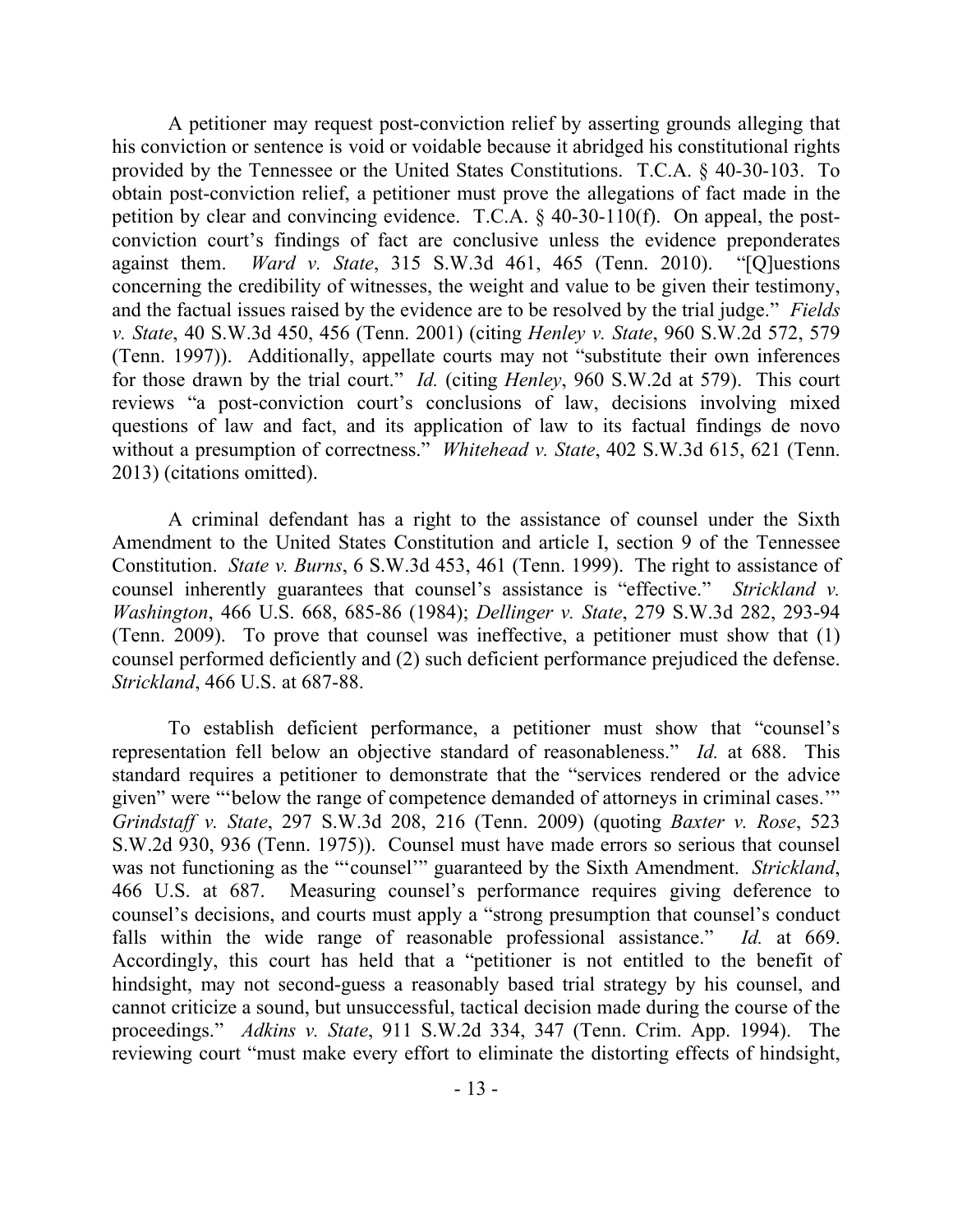to reconstruct the circumstances of counsel's conduct, and to evaluate the conduct from the perspective of counsel at that time." *Howell v. State*, 185 S.W.3d 319, 326 (Tenn. 2006) (citing *Strickland* 466 U.S. at 689).

"[D]eference to tactical choices only applies if the choices are informed ones based upon adequate preparation." *Cooper v. State*, 847 S.W.2d 521, 528 (Tenn. Crim. App. 1992). Adequate preparation includes counsel's "duty to make reasonable investigation or to make a reasonable decision that makes particular investigations unnecessary." *Burns*, 6 S.W.3d at 462 (quoting *Strickland*, 466 U.S. at 691).

To demonstrate that a counsel's deficient performance prejudiced the defense, a petitioner must prove "'a reasonable probability that, but for counsel's unprofessional errors, the result of the proceeding would have been different.'" *Dellinger*, 279 S.W.3d at 294 (quoting *Strickland*, 466 U.S. at 694). "A reasonable probability is a probability sufficient to undermine confidence in the outcome." *Strickland*, 466 U.S. at 694. Because a petitioner must establish both deficiency and prejudice to prove ineffective assistance of counsel, a court need not address both prongs where the petitioner has failed to establish one of them. *Goad v. State*, 938 S.W.2d 363, 370 (Tenn. 1996) (citing *Strickland*, 466 U.S. at 697).

The Petitioner has failed to show that counsel was deficient by failing to adequately meet and confer with him. The post-conviction court found that counsel met with the Petitioner on several occasions during which they discussed the Petitioner's case, discovery, the theory of the case, and possible witnesses the defense would call at trial. The post-conviction court noted that the jury's assessment of the witnesses' credibility was an important factor in the Petitioner's convictions because the case generally lacked physical evidence pointing toward the Petitioner's guilt, and it found the amount of time counsel spent with the Petitioner sufficient in light of the evidence involved in the case. The court observed that the Petitioner conceded meeting with counsel twice while in custody and twice when he bonded out and that he was aware the defense theory centered on challenging the victims' mother's credibility. The court also found that counsel met with the Petitioner up to five additional times, and the court credited counsel's testimony that more meetings occurred than the Petitioner recalled. The court observed that the Petitioner conceded knowing he could contact counsel by telephone to discuss his case but failed to do so except for one occasion on which he informed counsel he bonded out of jail. The evidence does not preponderate against the court's findings. *Ward*, 315 S.W.3d at 465.

The Petitioner relatedly alleged that counsel's failure to meet and confer with him prevented him from calling additional witnesses at trial to provide testimony about the victims' mother. However, the Petitioner did not present these witnesses at the post-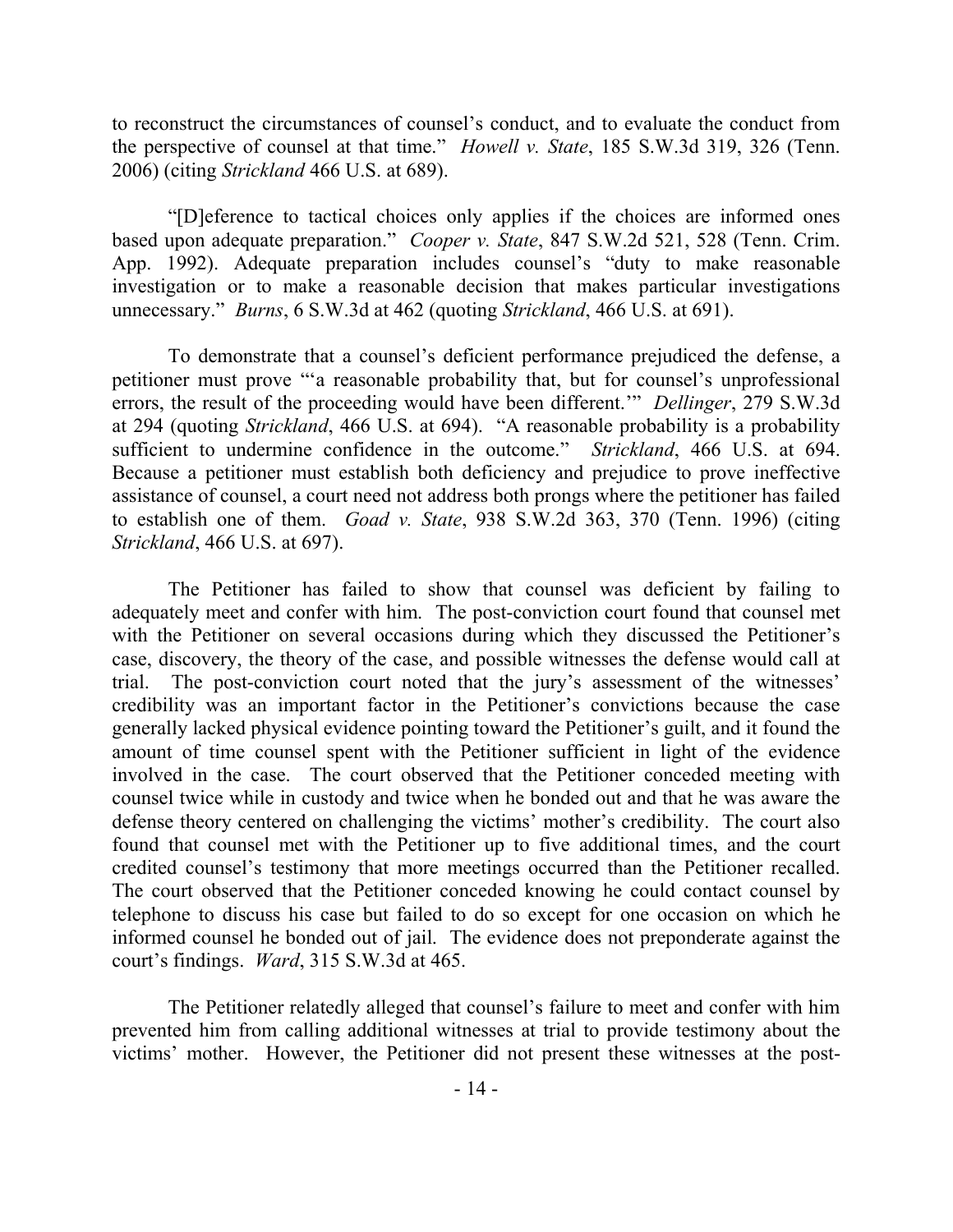conviction hearing. "When a petitioner contends that trial counsel failed to discover, interview, or present witnesses in support of his defense, these witnesses should be presented by the petitioner at the evidentiary hearing." *Black v. State*, 794 S.W.2d 752, 757 (Tenn. Crim. App. 1990). Although the Petitioner testified that more time with counsel would have made him more comfortable, he has not shown how that additional comfort could have led to a different result at trial. Thus, the Petitioner has failed to establish any prejudice from counsel's alleged failure to adequately meet and confer with him.

Turning to the Petitioner's allegation regarding counsel's failure to preserve claims of prosecutorial misconduct, we note that his allegation relates to the same comments upon which he relied on direct appeal. The Petitioner alleges that he would have received plenary review instead of plain error review on appeal if counsel had preserved the issues. However, the Petitioner has not established prejudice. As we discussed above, this court reviewed fifteen of the sixteen comments for plain error rather than under plenary review because those claims were waived. *See Johnathan Robert Leonard*, 2017 WL 1455093, at \*6. However, in conducting plain error review, we nonetheless concluded that most of the comments were not improper; that two of the comments were subject of "sufficient curative measures" by the trial court, which granted the Petitioner his requested relief; and that the comments that were improper "were not so improper that they affected the jury's verdict." *Id.* at \*7-8. Accordingly, the Petitioner has not shown a reasonable probability that the outcome would have been different had counsel objected to the comments or preserved them as issues for his appeal.

To the extent the Petitioner attempts to challenge counsel's failure to object to certain comments not addressed on direct appeal, the Petitioner failed to question counsel about the specific comments to which he did not object. "'The decisions of a trial attorney as to whether to object to opposing counsel's arguments are often primarily tactical decisions.'" *Richard Lloyd Odom v. State*, No. W2015-01742-CCA-R3-PD, 2017 WL 4764908, at \*36 (Tenn. Crim. App. Oct. 20, 2017) (quoting *Derek T. Payne v. State*, No. W2008-02784-CCA-R3-PC, 2010 WL 161493, at \*15 (Tenn. Crim. App. Jan. 15, 2010)). "Accordingly, trial counsel must be given the opportunity to explain why they did not object to the allegedly prejudicial remarks." *Richard Lloyd Odom*, 2017 WL 4764908, at \*36. "'Without testimony from trial counsel or some evidence indicating that [their] decision was not a tactical one, we cannot determine that trial counsel provided anything other than effective assistance of counsel.'" *Id.* (quoting *State v. Leroy Sexton*, No. M2004-03076-CCA-R3-CD, 2007 WL 92352, at \*5 (Tenn. Crim. App. Jan. 12, 2007)). The Petitioner has not carried his burden of proof to show that counsel was deficient in failing to object or that any failure to object prejudiced his defense. Therefore, the Petitioner is not entitled to relief.